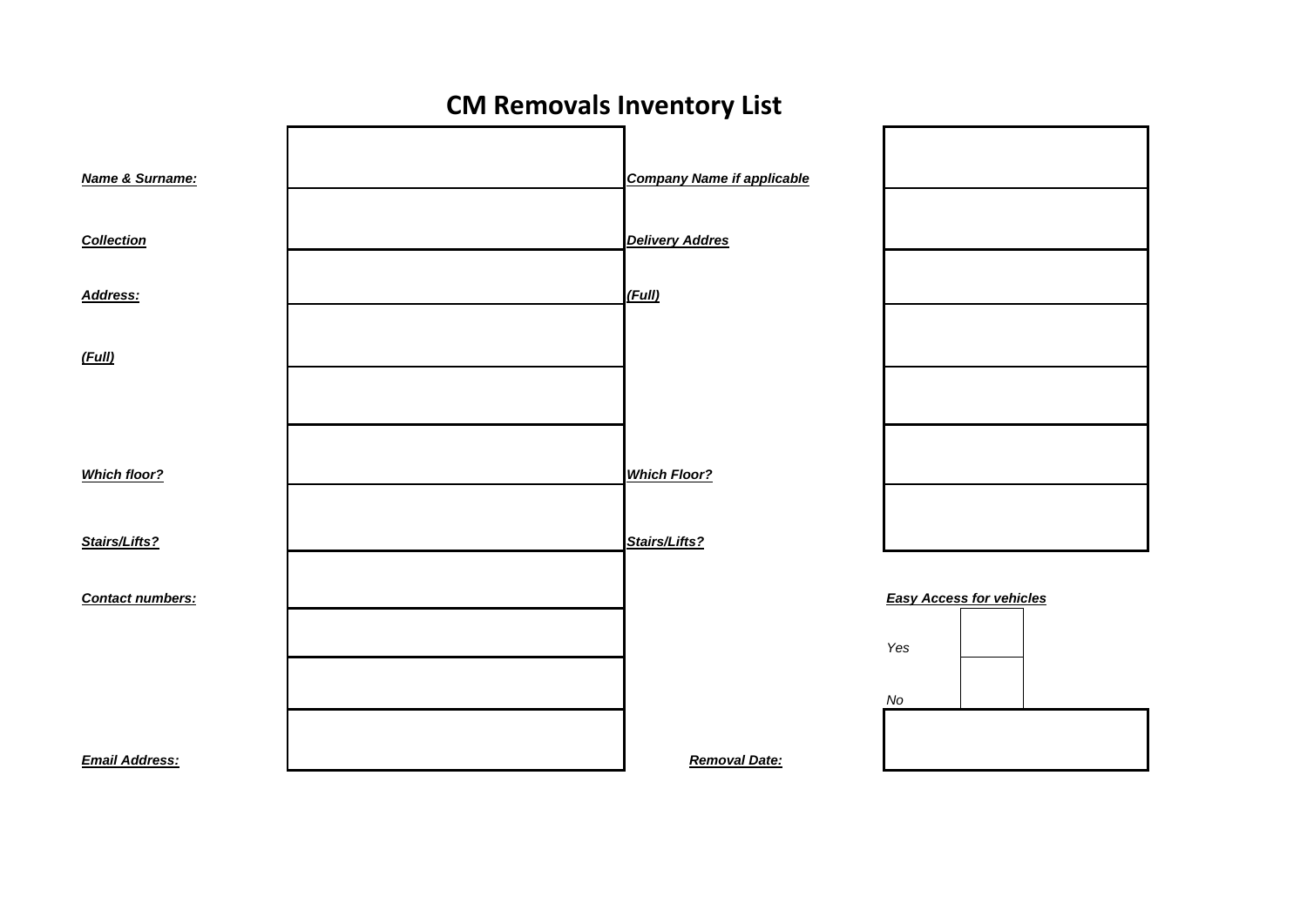| <b>Lounge &amp; Dining Room</b> | Qty | <b>Study</b>              |          | Qty | Garage                  | Qty |
|---------------------------------|-----|---------------------------|----------|-----|-------------------------|-----|
| 3 Seater couch                  |     | <b>Desk</b>               | Small    |     | Bandsaw                 |     |
| 2 Seater couch                  |     | <b>Desk</b>               | Medium   |     | Circular saw            |     |
| 1 Seater couch                  |     | <b>Desk</b>               | Large    |     | Radial Arm Saw          |     |
| Armchair                        |     | Chair                     |          |     | <b>Drill Press</b>      |     |
| Rocker Chair                    |     | <b>Bookcase</b>           | Small    |     | Drums                   |     |
| Lazy boy                        |     | Bookcase                  | Medium   |     | Ladders                 |     |
| Coffee Table                    |     | Bookcase                  | Large    |     | Welder                  |     |
| <b>Small Side Table</b>         |     | <b>Stationery Cabinet</b> |          |     | Workbench - Wood        |     |
| <b>Round Table</b>              |     | <b>Filing Cabinet</b>     |          |     | Workbench - Steel       |     |
| <b>Corner Table</b>             |     | Cabinet                   | 2 Drawer |     | <b>Meat Saw</b>         |     |
| Hi-Fi/Music Centre              |     | Cabinet                   | 4 Drawer |     | <b>Toolbox</b>          |     |
| Speakers                        |     | Safe                      | Small    |     | <b>Tool Cupboard</b>    |     |
| TV                              |     | Safe                      | Medium   |     | <b>Bicycle</b>          |     |
| <b>DSTV Decoder</b>             |     | Safe                      | Large    |     |                         |     |
| <b>DSTV Dish</b>                |     | Printer                   |          |     | <b>Bedrooms</b>         | Qty |
| <b>TV Cabinet</b>               |     | Copier                    |          |     | Double Beds             |     |
| <b>TV Trollev</b>               |     | Computer                  |          |     | Double Headboard        |     |
| <b>Wall unit Pieces</b>         |     | Screen                    |          |     | Pedestals/Cabinets      |     |
| <b>Room Divider Pieces</b>      |     | Fax                       |          |     | $3/4$ Bed               |     |
| Display Cabinet                 |     | Shredder                  |          |     | 3/4 Headboard           |     |
| Piano Upright                   |     |                           |          |     | Single Bed              |     |
| Piano Grand                     |     | Kitchen&Laundry           |          | Qty | Single Headboard        |     |
| Bar counter                     |     | Fridge                    |          |     | <b>Dressing Table</b>   |     |
| <b>Bar Stool</b>                |     | <b>Bar Fridge</b>         |          |     | Stool                   |     |
| Liquor Cabinet                  |     | DeepFreeze                |          |     | <b>Chest of Drawers</b> |     |
| Mirror/Paintings                |     | Stove                     |          |     | <b>Trousseau Kist</b>   |     |
| <b>Grandfather clock</b>        |     | Microwave                 |          |     | Baby cot                |     |
| <b>Standing Lamps</b>           |     | Dishwasher                |          |     | Compactum               |     |
| <b>Dining Table</b>             |     | Table                     |          |     | Pram/Cradle             |     |
| Chairs                          |     | Chair                     |          |     | <b>Gents Wardrobe</b>   |     |
| <b>Buffet</b>                   |     | <b>Benches</b>            |          |     | Ladies Wardrobe         |     |
| <b>Welsh Dresser</b>            |     | Cabinets                  |          |     | Shoe cabinet            |     |
| Cabinet                         |     | Vegetable Rack            |          |     |                         |     |
| Hot Tray                        |     | <b>Washing Machine</b>    |          |     |                         |     |
| <b>Tea Trolley</b>              |     | Tumble Dryer              |          |     |                         |     |
|                                 |     | Ironing board             |          |     |                         |     |
|                                 |     | <b>Washing Basket</b>     |          |     |                         |     |

| <b>Study</b>              | Small    | Qty |
|---------------------------|----------|-----|
| Desk<br>Desk              | Medium   |     |
| Desk                      | Large    |     |
| Chair                     |          |     |
| Bookcase                  | Small    |     |
| Bookcase                  | Medium   |     |
| Bookcase                  | Large    |     |
| <b>Stationery Cabinet</b> |          |     |
| <b>Filing Cabinet</b>     |          |     |
| Cabinet                   | 2 Drawer |     |
| Cabinet                   | 4 Drawer |     |
| Safe                      | Small    |     |
| Safe                      | Medium   |     |
| Safe                      | Large    |     |
| Printer                   |          |     |
| Copier                    |          |     |
| Computer                  |          |     |
| Screen                    |          |     |
| Fax                       |          |     |
| Shredder                  |          |     |
|                           |          |     |
| Kitchen&Laundry           |          | Qty |
| Fridge                    |          |     |
| <b>Bar Fridge</b>         |          |     |
| DeepFreeze                |          |     |
| Stove                     |          |     |
| Microwave                 |          |     |
| Dishwasher                |          |     |
| Table                     |          |     |
| Chair                     |          |     |
| <b>Benches</b>            |          |     |
| Cabinets                  |          |     |
| Vegetable Rack            |          |     |
| <b>Washing Machine</b>    |          |     |
| <b>Tumble Dryer</b>       |          |     |
| Ironing board             |          |     |
| <b>Washing Basket</b>     |          |     |
| <b>Clothes Airer</b>      |          |     |
| Vacuum cleaner            |          |     |
| Ironing Machine           |          |     |

| Garage                          | Qty |
|---------------------------------|-----|
| Bandsaw                         |     |
| Circular saw                    |     |
| Radial Arm Saw                  |     |
| <b>Drill Press</b>              |     |
| Drums                           |     |
| Ladders                         |     |
| Welder                          |     |
| Workbench - Wood                |     |
| Workbench - Steel               |     |
| <b>Meat Saw</b>                 |     |
| Toolbox                         |     |
| <b>Tool Cupboard</b>            |     |
| <b>Bicycle</b>                  |     |
|                                 |     |
| <b>Bedrooms</b>                 | Qty |
| Double Beds                     |     |
| Double Headboard                |     |
| Pedestals/Cabinets              |     |
| 3/4 Bed                         |     |
| 3/4 Headboard                   |     |
| Single Bed                      |     |
| Single Headboard                |     |
| <b>Dressing Table</b>           |     |
| Stool                           |     |
| <b>Chest of Drawers</b>         |     |
| <b>Trousseau Kist</b>           |     |
| Baby cot                        |     |
| Compactum                       |     |
| Pram/Cradle                     |     |
| Gents Wardrobe                  |     |
| Ladies Wardrobe<br>Shoe cabinet |     |
|                                 |     |
|                                 |     |
|                                 |     |
|                                 |     |
|                                 |     |
|                                 |     |
|                                 |     |
|                                 |     |
|                                 |     |